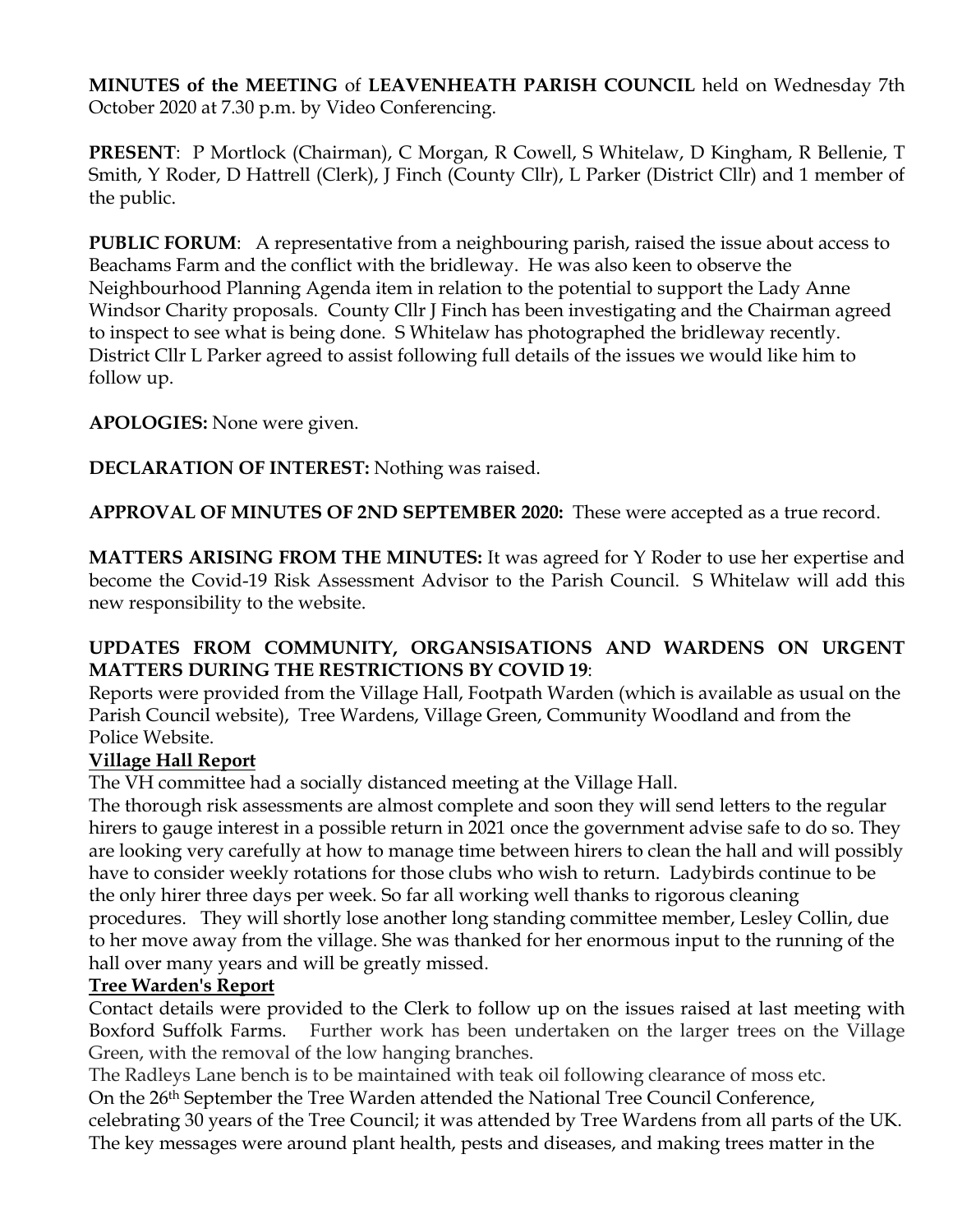community. Attached is a replay of the conference which is now available on You Tube: https://youtube/9HOJ0zurgIg

On the 1st October he attended the AGM of the Suffolk Tree Warden Network; it was a very interesting and informative meeting highlighting the issues and concerns of all the Tree Wardens, as well as discussing tree nurseries and closer links with all the Tree Wardens in the county. To this end we are all now in regular contact via a Whatsapp group. Issues such as training and promoting Tree planting were discussed, and as a result he has 50 Trees/seedling being delivered at the end of November for planting in and around the village or being available to residents for their gardens. Finally the Tree Warden was arranging a site inspection in relation to a tree application in Maple Way.

### **Police Report**

There were no new crimes reported in the Leavenheath area in August.

**BABERGH DISTRICT COUNCIL REPORT:** District Councillor Lee Parker attended and reported that the revised land supply exceeds 6 years, so local planning policies remain valid. Babergh District Council responded to the Planning White Paper. There was consensus that they were against the proposals and in particular the targets and changes to CIL. The District Council recently agreed to bring the Public Realm function back in house which will involve the management of open spaces. There is a new master plan for Sudbury following the collapse of the Hotel project. D Kingham asked for an update on the Joint Local Plan and L Parker confirmed the final submission will go before the Council shortly. T Smith raised the dangerous state of former Lion Pub site. R Bellenie had made the owners aware. J Finch, L Parker and the Parish Council are working together to get this resolved. Some Highways conditions are part of the delay, however, the owners have a legal duty to make the premises safe regardless of further Planning/Highways negotiations.

**SUFFOLK COUNTY COUNCIL REPORT:** County Cllr J Finch attended and announced investment into electric vehicle charging points in rural Suffolk. 100 charging points were to be installed. Suffolk's public sector leaders met to agree collective action to start the recovery process as a result of COVID-19. They will invest in economic growth, support the vulnerable and focus on community safety. The County Council is not prepared to support the plans for Sizewell C in its current form. This is due to too many unanswered issues including transport impacts, site design and environmental impact. So far Suffolk has installed 43 sensors on Street Lights to gather data as part of a project funded by the Department of Transport which is now a year since it started. Applications are now invited from parents and carers for next year's school places. A public consultation is being conducted on improving rail capacity at Ely. The Boundary Commission has published proposals for County Councillor divisions in Suffolk which would require 70 Councillors, 5 fewer than the current arrangements. Residents and local organisations are encouraged to take a look at the proposals and share their views:

https://consultation.lgbce.org.uk/node/18495. Further virtual Fostering and Adoption Sessions are taking place: To book email Claire.Gwatkin/suffolk.gov.uk .

In relation to the Highways Conditions of the former Lion Pub Planning, it was confirmed the Parish does not have a Community Speed Watch program. J Finch will investigate the implications and whether Speed Activated Signs could be managed by the Village.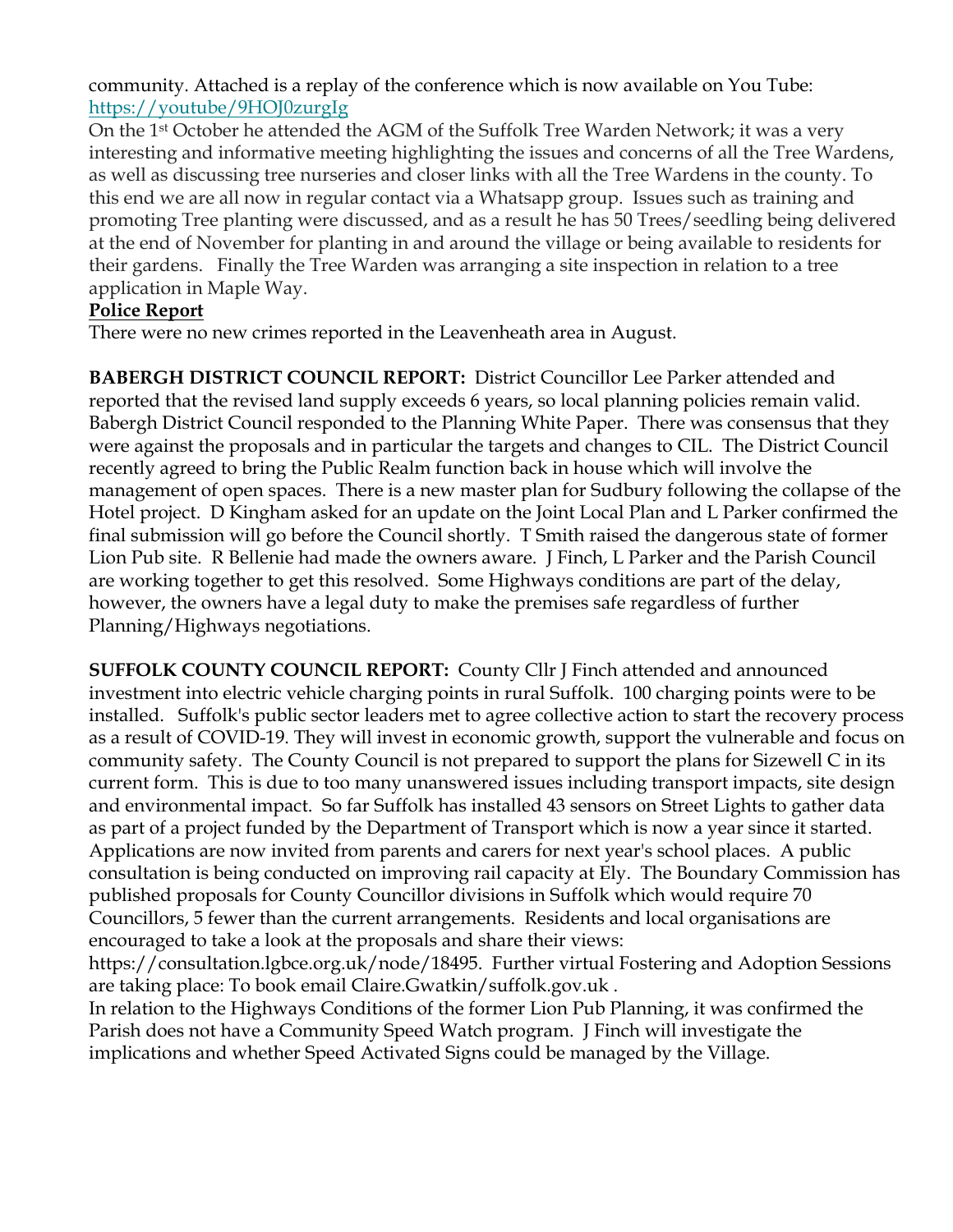**NEIGHBOURHOOD PLANNING UPDATE:** The Neighbourhood Plan group have continued to progress the production of the plan following the recent community vote. The team have recently met virtually with the consultant and having discussed the results from the survey and feedback from the community stakeholder engagement will now move forward to the drafting of the plan. A rough timescale for completion of the drafting is February, which takes into account work on design codes. In view of the community vote the village do not have a mandate to support the Lady Anne Windsor Trust proposals and a potential Housing Needs Survey. Members spoke of the potential benefits in achieving true local needs affordable housing through the scheme and would be supportive if the community were behind it. D Kingham and R Bellenie will consider the next steps with the Neighbourhood Planning Group.

**CORRESPONDENCE:** On-going correspondence were discussed.

**URGENT HIGHWAYS SAFETY MATTERS**: C Morgan reported some oak tree branches at risk of falling onto the road following the high winds. Suffolk Highways were attending to it, but left and haven't returned. It was agreed for C Morgan to put on the reporting tool and for J Finch to follow up with the reference. T Smith reminded about the damaged signs and J Finch confirmed that as it was not a legal requirement, the work was being prioritised. Members commented about issues with roadwork diversions again recently. J Finch apologised on behalf of the utilities and support services and agreed to investigate again.

**FINANCE:** The Bank Balances as at 1st October are £51152.57 in the Community Account and £15507.73 in the Rate Reward Account making a total of £66660.30.

The following pre-agreed payments were made: -

| Cheque No.            | Amount | Payee                      | <b>Details</b>            |
|-----------------------|--------|----------------------------|---------------------------|
| As at 1st October     |        |                            |                           |
| <b>Funds Transfer</b> | 462.96 | D K Hattrell               | Clerk's Salary            |
| Funds Transfer        | 103.20 | <b>Inland Revenue Only</b> | <b>Clerk's Deductions</b> |
| Funds Transfer        | 168.25 | <b>SCC Pension ACC</b>     | Clerk's Pension           |
| Funds Transfer        | 277.20 | Tree & Lawn Co             | Village Green             |
| Funds Transfer        | 220.00 | Stoke by Nayland Club      | Village Green             |

The Internal Control Statement was reviewed and has updates to reflect the Video Conference Meetings. It was resolved to approve the new version. The CIL return for Year ending 31st March 2020 was accepted and approved. It was agreed to have the Review of the Risk Assessment Policy as an Agenda item for the November Parish Council Meeting - **Action Clerk**. R Cowell continues to review and work with the Village Green to secure information from them in this respect. The Chairman confirmed the Annual Playground safety assessment was due shortly.

**MAINTENANCE OF VILLAGE ASSETS:** S Whitelaw updated the meeting regarding the Village Hall Deeds. Sudbury Solicitors are now involved and the matter should be resolved shortly. It was agreed for the Clerk to give R Cowell details of the purchase of the storage cabinet located in the Village Hall store - **Action Clerk**. The table tennis tables can be removed from our Asset Register. T Smith will inspect the grit bins to check their condition and R Cowell will update the Asset Register with the new and replacement dog and litter bins**.**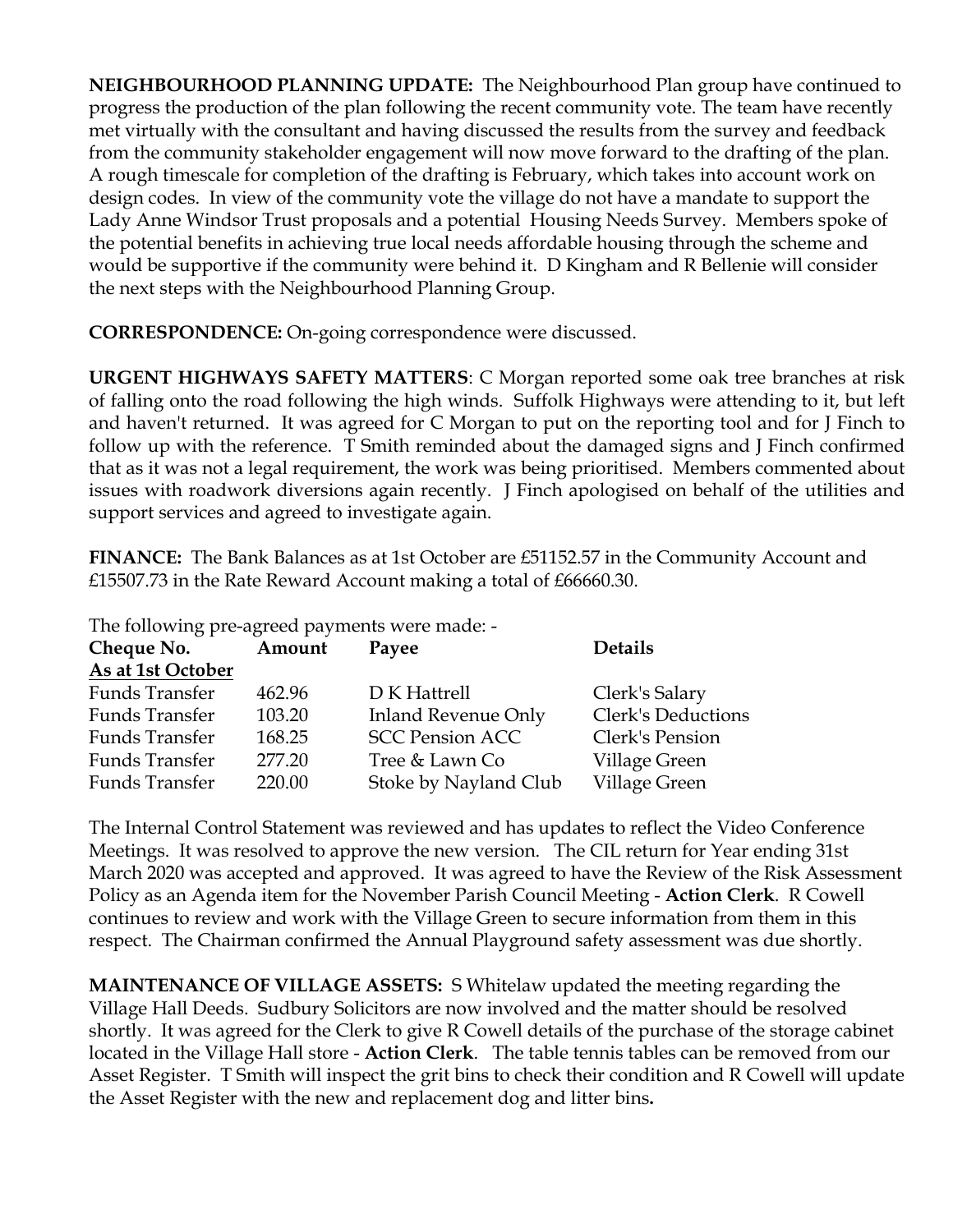**REPORTS AND QUESTIONS FROM CHAIRMAN AND MEMBERS :** C Morgan has been asked to enquire about a report of a party at the Village Hall. S Whitelaw assured the meeting the only user of the hall currently is Ladybirds. S Whitelaw will discuss with the Community Response Coordinator about putting the mobile phone contact in LSPN and ask the Coordinator to update the Clerk particularly in relation to whether further reimbursement of expenses is due - **Action S Whitelaw**. The Chairman agreed to chase the Golf Club in respect of Footpath 5 - **Action Chairman**. Y Roder encouraged everyone to get a Flu jab this winter.

The meeting closed at **9.20 p.m**.